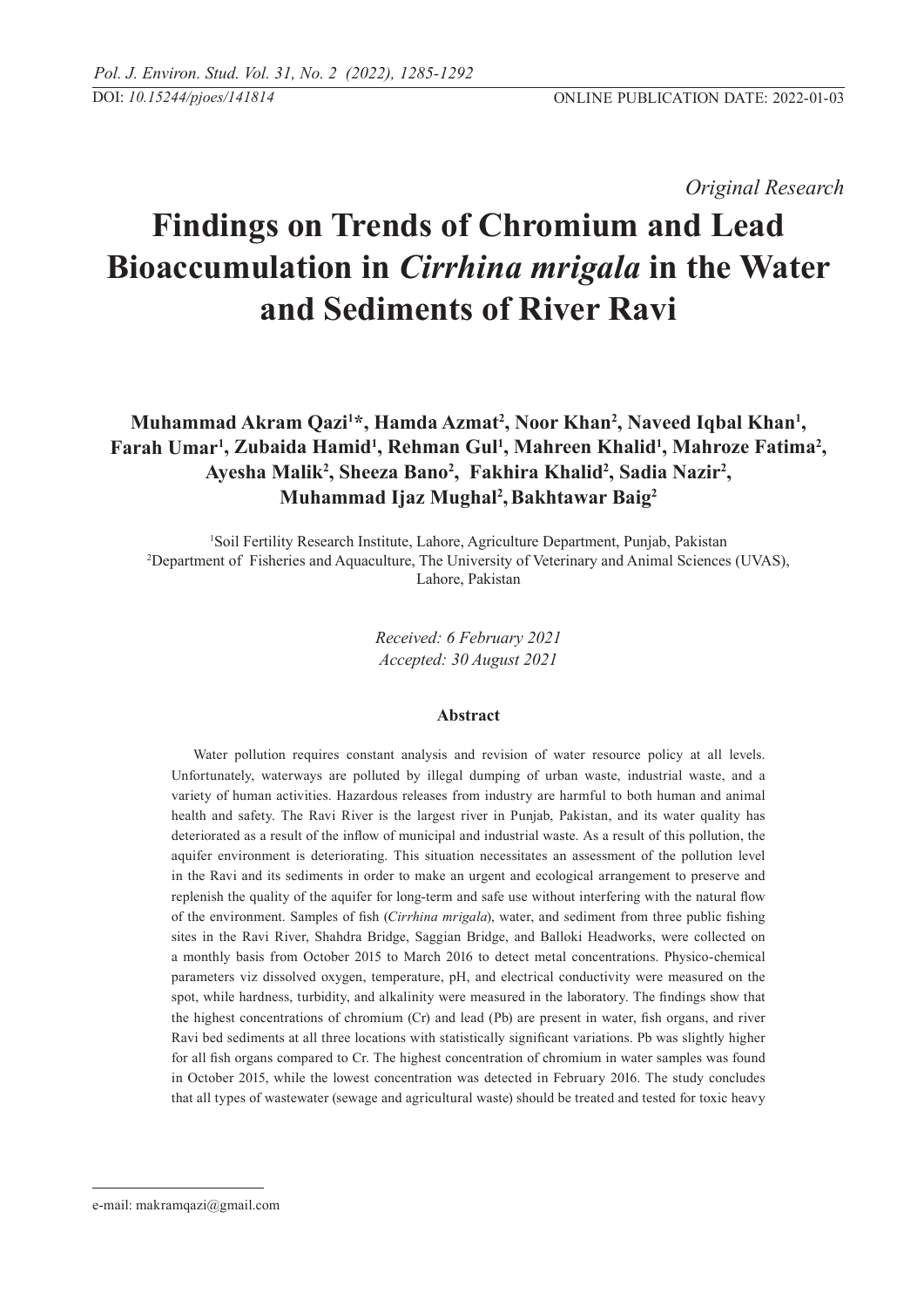metals such as Cd and Pb prior to discharge into aquatic resources. Finally, for the protection of aquatic life and to keep heavy metals out of the food chain, special attention must be paid to the enforcement of all applicable laws and regulations.

**Keywords**: *Cirrhina mrigala*, chromium (Cr), lead (Pb), Physico-chemical parameters, aquatic environment, Heavy Metals, Fish organs, accumulation

#### **Introduction**

Water is a big natural resource and a wonderful gift of nature to humanity used for the preservation of life and for general well-being [1]. It is used in agriculture, hydropower generation, livestock production, industrial activities, forestry, fisheries, navigation, and recreation [2]. In any region, surface and groundwater play an important role [3]. Water pollution is the contamination of water sources such as lakes, rivers, groundwaters, and oceans by anthropogenic activities [4]. Water pollution can be considered to be the presence of excessive quantities of a hazard (pollutants) in water in such a way that it is no longer appropriate for drinking, bathing, cooking, or other uses [5]. Water pollution is a major global concern requiring ongoing review and revision of water resource policy at all levels. Water shortages or pollution are caused worldwide by diseases and deaths of living creatures [6]. Unfortunately, river waters are contaminated by the unregulated dumping of waste, industrial waste, and a myriad of human activities, which affect their physical and chemical characteristics. Shifting of hazardous releases from industry is detrimental to human and animal health and safety [7]. To determine the level of heavy metal toxicity, it is important to consider the parameters of water quality [8]. Heavy metals (Cr and Pb) may react with different contents of the aquatic environment and may be correlated with different geochemical phases of the sediment [9, 10]. Aquatic species, including fish, absorb contaminants such as Cr and Pb directly from polluted water and indirectly through the food chain [11, 12].

Fish assimilate Cr and Pb through ingestion or gill uptake and accumulation in fish tissues, primarily liver, occurs at higher concentrations than all those metals present in the environment. The overall toxic effect on organs such as gill, kidney, and liver can have a significant effect on metabolic, physiological processes and could affect the growth and behavior of fish [13]. Speedy urbanization and industrial development increased the production of wastewater through sewage discharge. If wastewater goes in nearby rivers without suitable treatment, it causes many environmental issues for human beings and aquatic life. [14, 15] In other words, urbanization without justifiable development deteriorates the water ecosystem. Therefore, developing countries to implement proper urban water-quality management plans by installing wastewater treatment facilities at disposal sites. However, many cities in developing countries have been urbanized without

such planning, therefore this contaminated water from residential and industrial areas contaminate the water ecosystem. [16]. The main objective of this study was therefore to investigate the effect of Cr and Pb on the survival of *Cirrhins mrigala* and to compare Cr and Pb concentrations in different fish tissues such as muscle, skin, and gill. While the natural influx of the River Ravi decreases over time, industrial, animal waste, and municipal wastewater are continuously dumped into the river without treatment, affecting the wastewater dilution process and contributing significantly to water pollution.

#### **Materials and Methods**

This study was carried out by the Research Laboratory, the Department of Fisheries and Aquaculture, the University of Veterinary and Animal Sciences, Lahore (Ravi Campus, Pattoki). Water, sediment, and fish (*Cirrhina mrigala*) were collected monthly for the period from October 2015 to March 2016. Samples were obtained from three public fishing sites in River Ravi Viz. Shahdra Bridge, Saggian Bridge, Balloki Headworks. Two sites (upstream and downstream) were selected for sampling at all locations. Physico-chemical parameters vz. Dissolved oxygen, temperature, pH, and electrical conductivity were measured on the spot, while hardness, turbidity, and alkalinity were measured in Laboratory.

#### Collection and Preparation of Water Samples

Water samples were collected every month from October to March between 6 a.m. and 6 p.m. Water samples were obtained from just below the surface and the column (one meter below the surface) using the Kemmerer bottles. 10 ml of concentrated  $HNO<sub>3</sub>$  was added to the sample taken in the beaker and stirred for 10 minutes, filtered, and kept at room temperature for further analysis of heavy metals.

#### Sediments Sample Collection and Preparation

River bed sediments were collected monthly with the use of a Grab Sampler. Polyethylene scoops and cans have been used for sampling and storage. Samples were packed in ice bags during transport to the laboratory. After diligent air-drying, meticulous sieving was carried out using a 2 mm sieve. Pulverized sediment samples were packed in pre-marked polyethylene zipper bags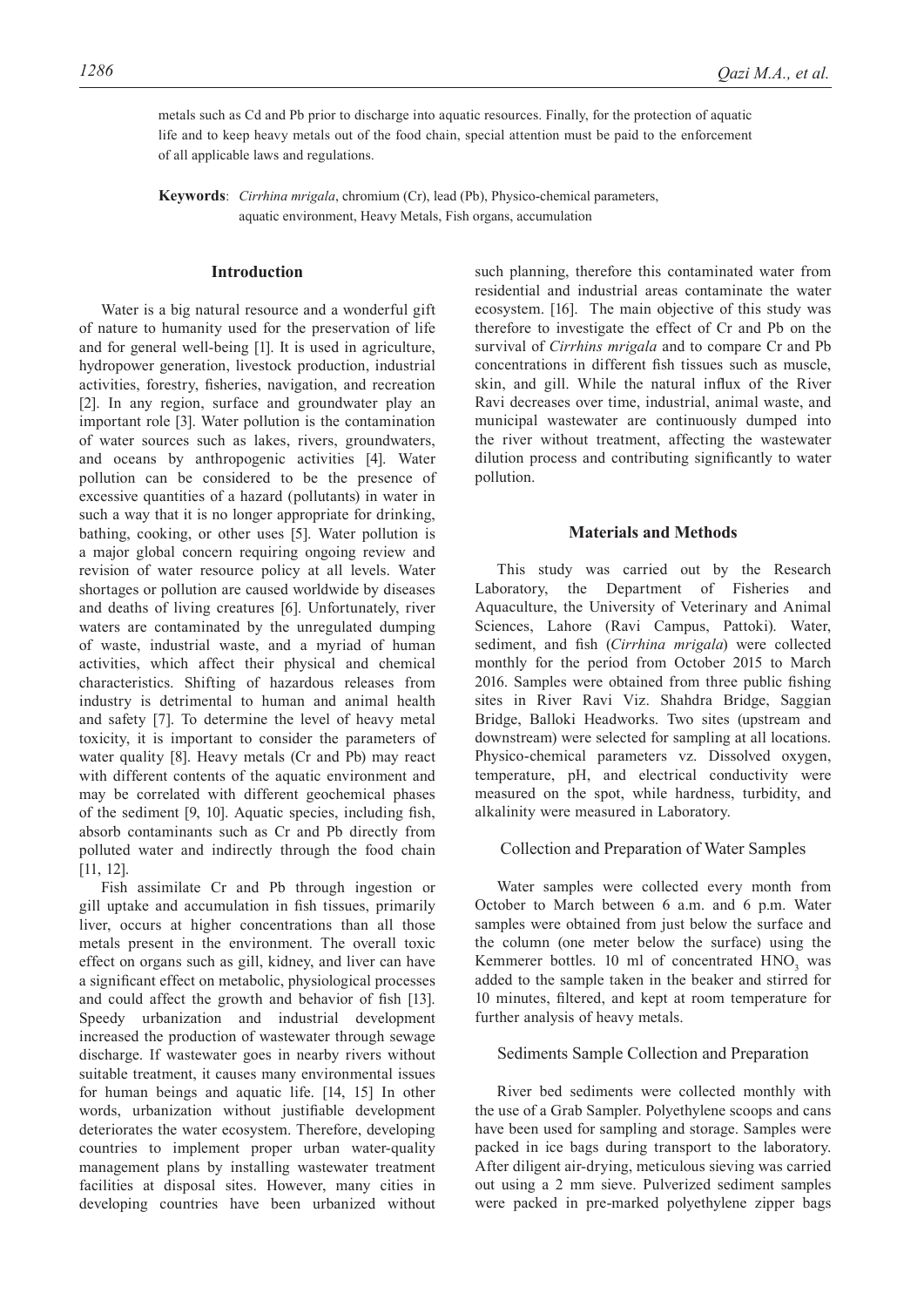and stored below-20ºC. The sample was prepared using an aqua-regia extraction method and approximately 3 grams were taken in a 250 ml glass beaker in this technique. Metal digestion was conducted at chamber temperature for approximately 16 hours using 28 ml of 30 percent Hydrochloric Acid (HCl) and 70 percent Nitric Acid  $(HNO<sub>3</sub>)$  at a 3:1 ratio and was combined to prepare the aqua regia. The suspension thus obtained was again digested by heating at around 130ºC for 2 hours. In the second stage of digestion, the heating was done in the water bath. As a result, the suspension was tested and sieved using What's man filter paper and then diluted by making up a volume of up to 100 ml with  $0.5M$  HNO<sub>3</sub>. Prepared sediment samples were then stored at 4ºC for heavy metal estimation.

#### Fish Sample Collection and Digestion

*Cirrhina mrigala* samples were collected from three River Ravi sites monthly. *Cirrhina mrigala* was collected from the sampling site by netting. Five specimens of the species were collected during each sample with an average weight of 800-1000gm and the fish was preserved at 4ºC right after capturing the fish and immediately transported to the laboratory premises where they were frozen using cooling chest boxes. The fish samples were then carefully removed to obtain the required vital organs (Gills, Liver, Skin, and Muscle) under examination. At this stage, individual fish was properly washed and cleaned using distilled water to remove any remains of rubble, hummus, plankton, or additional peripheral adherent matter. After a weight of 2.0 g of each organ or whole organ (pre-weighed in case of the liver) was weighed, dried in the oven at 65ºC for approximately 24 hours. After this time, the next step was to burn it to ashes in the furnace at 700-1000ºC for approximately 90 minutes. Following this step, the ash content obtained from the organ is dissolved in 18 ml of Conc.  $HNO<sub>3</sub>$  was then heated again for two hours. The last step was to add 10-15 ml of double distilled water and then make- up to 50 ml of volume by adding double de-ionized water.

# Determination of Cr and Pb

Z-8230 Polarized Zeeman Atomic Absorption Spectrophotometer was used to estimate Cr and Pb in water, sediment, and *Cirrhina mrigala* organs (liver, gills, muscle and skin) (liver, gills, muscle, and skin).

#### **Results and Discussion**

#### Physico-Chemical Parameters

At the site, physical-chemical parameters such as dissolved oxygen, (a portable dissolved oxygen analyzer (determinator) was used to determine the dissolved oxygen concentration), temperature, (a thermometer was used to determine the water temperature), pH, and electrical conductivity, (pH and EC were measured using a portable pH and EC meter), and hardness, (hardness of water was determined using the EDTA Titration Method) were measured. Sulfuric acid is added to the water sample in a measured amount until the three major forms of alkalinity (bicarbonate, carbonate, and hydroxide) were converted to carbonic acid. Table 1 contains data on all physico-chemical parameters.

# $Cr$  and Pb Concentration (mg  $L^{-1}$ ) in Water

The concentration of chromium in the water samples (upstream and downstream) obtained from all three experimental sites (Table 2) shows that the highest concentration of chromium is present in Balloki Headworks water followed by Shahdara Bridge and Saggian Bridge with mean values of 58.70±3.27,  $43.23\pm9.08$ , and  $41.35\pm3.28$  mgL<sup>-1</sup> respectively. This indicates that the highest contamination of chromium in Balloki Head has occurred between the three experimental sites. This table also shows major seasonal variations in data. The maximum concentration was observed during October 2015 (55.55 $\pm$ 9.48 mg L<sup>-1</sup>), while the minimum concentration was observed during January 2016 (43.33 $\pm$ 8.79 mg L<sup>-1</sup>). In the Pb evaluation, between the three sampling sites, the water at Baloki Head Works also showed significantly higher toxicity of Pb 0.20 mg L-1 both at upper and downstream followed by that at Shahdara, Saggian Bridge with mean concentrations respectively, with statistically nonsignificant differences (Table 2).

# Chromium and Lead Concentration  $(\mu g/g)$ in Bed Sediments

Bed sediments are usually the final pathway of both natural and anthropogenic components generated or extracted from the environment. Sediment content is a good measure of water column contamination, where it appears to concentrate heavy metals and other organic contaminants. The drainage water brings large quantities of sediments to rivers, lakes, etc., which are dispersed across the entire body of water through tides and movement of water. In this analysis, the samples of bed sediment were obtained from the study area during the study period from October 2015 to March 2016 and the concentration of Cr was shown in Table 3. In the present analysis, the highest concentration was observed at Balloki Headworks with mean values of 141.35±14.46 μg/g followed by Shahdara Bridge and Saggian Bridge with mean values of 123.25±13.03 and 97.23±17.88 μg/g, respectively. The Pb concentration in the soil bed of the three sampling sites Shahdara Bridge, Saggian Bridge, and Balloki Headworks at river Ravi was reported with remarkable ranges. The Average value of Pb at three stations Shahdara Bridge, Saggian Bridge, and Balloki Headworks was documented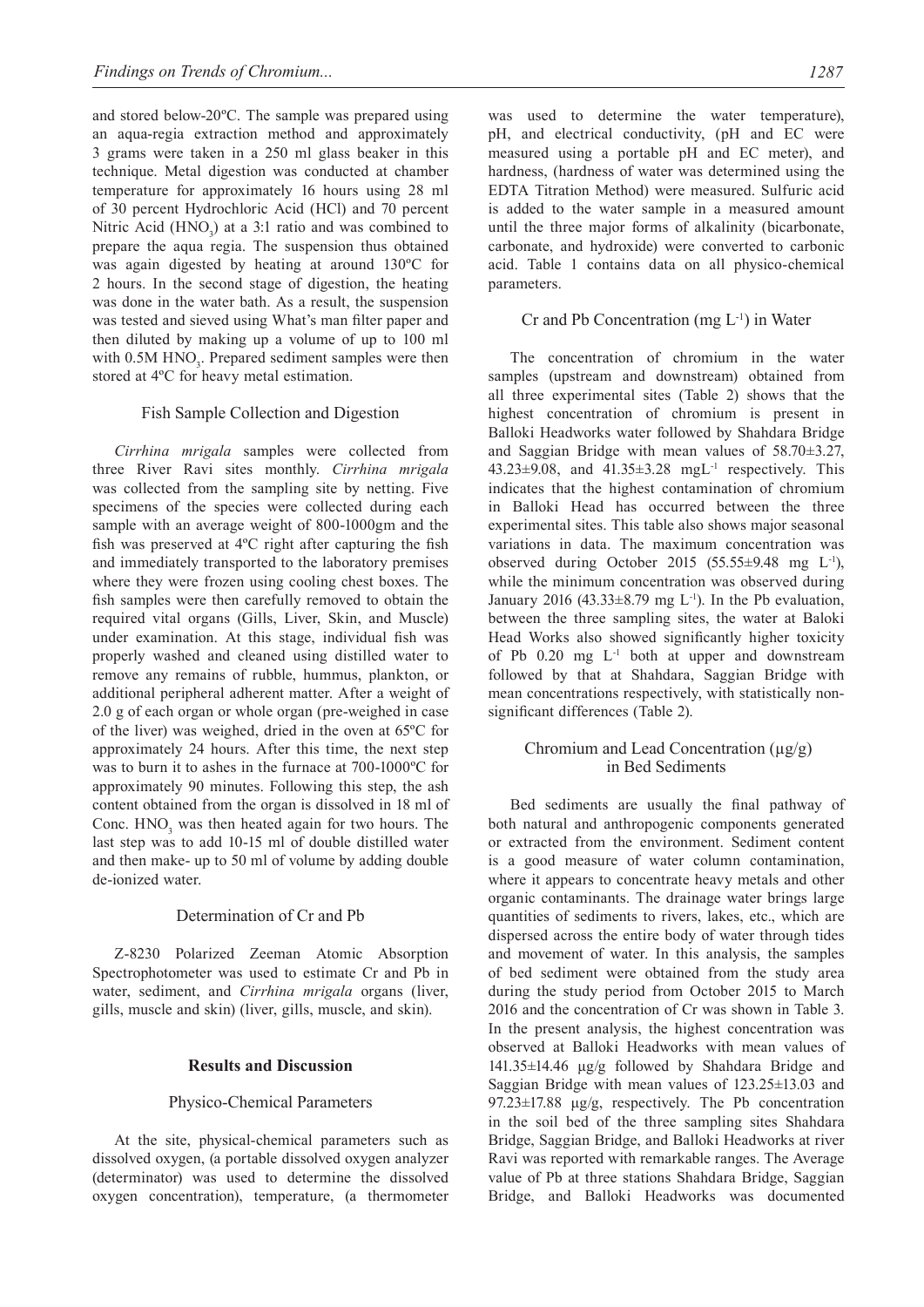|                 |                    |                    |                                                                                                                  | Physico-chemical parameters |                                |                            |                                |
|-----------------|--------------------|--------------------|------------------------------------------------------------------------------------------------------------------|-----------------------------|--------------------------------|----------------------------|--------------------------------|
| Sampling Months | Temperature (°C)   | Ρq                 | Hardness (mgL <sup>-1</sup> )                                                                                    | $DO$ $(mgL^{-1})$           | Alkalinity(mgL <sup>-1</sup> ) | $E.C$ (mgL <sup>-1</sup> ) | Turbidity (mgL <sup>-1</sup> ) |
| October, 2015   | $17.31 \pm 0.26c$  | $6.42 \pm 0.04$ d  | 142.51 $\pm$ 10.02 d                                                                                             | $3.14 \pm 0.41$             | 387.31±10.21 a                 | 260.25±10.11 d             | 41.79 $\pm$ 2.25 d             |
| November, 2015  | $19.03 \pm 0.45$ b | $6.88 + 0.03$ c    | $160.21 \pm 20.00$ c                                                                                             | $3.86 \pm 0.73$             | $360.26 \pm 20.25$ b           | $281.63 \pm 12.41$ c       | 51.74±3.58 c                   |
| December, 2015  | $21.84\pm0.23$ b   | $7.08 \pm 0.81$ b  | $193.57 \pm 20.56$ b                                                                                             | $4.21 \pm 0.49$             | $310.58 \pm 30.48$ c           | $320.51 \pm 12.65$ b       | $70.85 \pm 5.65$ a             |
| January, 2016   | $23.26 \pm 0.71$ a | $7.81 + 0.02$ a    | $230.14 \pm 30.03$ a                                                                                             | $4.82 \pm 0.65$             | 240.54±20.18 d                 | $360.42 \pm 15.21$ a       | $65.96 + 4.96 b$               |
| February, 2016  | 22.10±0.31 a       | $7.30 \pm 0.052 b$ | $192 \pm 14.32 b$                                                                                                | $4.31 \pm 2.11 b$           | $301 \pm 10.11$ c              | $322 \pm 5.89 b$           | $68.99 \pm 4.33$ a             |
| March, 2016     | $23.40 \pm 0.01$ a | 7.84±.061 a        | 288±15.68 a                                                                                                      | $4.98 \pm 0.24$ a           | $237 \pm 11.18$ d              | $356 \pm 7.03$ a           | $63.78 + 4.91 b$               |
| Mean            | $20.33 \pm 2.30$   | $7.02 \pm 0.50$    | 181.5±33.46                                                                                                      | $3.99 \pm 0.61$             | $324.625 \pm 55.83$            | 305.65±38.28               | 57.54±11.48                    |
|                 |                    |                    | Means with the same letters in a single column and overall means* in a row are statistically similar at $p<0.05$ |                             |                                |                            |                                |

Means with the same letters in a single column and overall means\* in a row are statistically similar at p<0.05 are statistically similar at p in a row Means with the same letters in a single column and overall means\*

\*DO = Dissolved Oxygen, \*\* EC = Electric conductivity \*DO = Dissolved Oxygen, \*\* EC = Electric conductivity as  $70.24 \pm 11.33$ ,  $81.2325 \pm 14.18$ , and  $129.5 \pm 3.10$   $\mu$ g/g, respectively (Table 3).

# Cr and Pb Concentration (mg L-1) in Fish Organs (*Cirrhina mrigala*)

Fish (*Cirrhina mrigala*) was collected from three sampling sites. Shahdara Bridge, Sggian Bridge, and Balloki Headworks for the months from October 2015 to March 2016. Cr and Pb concentrations were measured in the liver, muscle, skin, and gills of all fish collected through the Atomic Absorption Spectrophotometer. The fish organs showed major variable responses in terms of metal accumulation. Pb was significantly higher with all fish organs, preceded by Cr. At Shahdara Bridge, *Cirrhina mrigala* displayed a significantly variable response in terms of metal accumulation in its organs. The highest concentration of Cr was observed in the liver, while the minimum concentration was observed in fish skin with mean values of 20.66±1.51 and  $0.40\pm0.09$   $\mu$ g/g, respectively (Table 4) at Shahdra Bridge. Same trend was observed at head Saggian  $(18.87\pm1.84, 1.19\pm0.08 \text{ µg/g})$  (Table 4) and head Baloke  $(35.09 \pm 1.17, 2.33 \pm 0.22 \text{ \mu g/g})$  (Table 4). Different fish organs of *Cirrhinus mrigala* containing different amounts of Pb. The concentration of Pb in the gill observed higher and lowest concentration was observed in the skin at Shahdra Bridge 0.18±0.06, 0.10±0.10 μg/g respectively (Table 5). At Saggian Bridge liver contained the highest concentration of Pb  $(0.28\pm0.17 \text{ µg/g})$  and a minimum concentration of 0.14±0.16 was found in the skin as compared to other organs (Table 5). The same trend was observed in liver and skin at Baloke Bridge  $0.34\pm0.18$  and  $0.15\pm0.09$  μg/g (Table 5).

Heavy metals are extreme aquatic pollutants, and their uptake and accumulation in the aquatic environment will have a direct impact on the aquatic food chain and eventually on humans. Water bodies are vital natural resources to meet the increased human needs for fish. The contamination of the river is primarily caused by the discharge of effluents from factories and municipal wastewater. As a result, water pollution has become more serious due to its effects on human health and the protection of aquatic ecosystems. The awareness of heavy metal concentrations in fish as well as in water and sediments is therefore significant in terms of the essence of the management and human consumption of fish. In this study, a high concentration of heavy metal chromium was observed in water collected from the main sites of Shahdra Bridge, Saggian Bridge, and Balloki from October 2015 to March 2016. During this analysis, the highest concentration of Cr in water samples was detected in October 2015, while the lowest concentration of Cr was detected in February 2016.

Physico-chemical parameters of the water sample have also been assessed, as changes in parameters also influence aquatic life. Water temperatures can cause differences in the metal deposition in different

Table 1. Average physic-chemical parameters of three experimental stations.

Table 1. Average physic-chemical parameters of three experimental stations.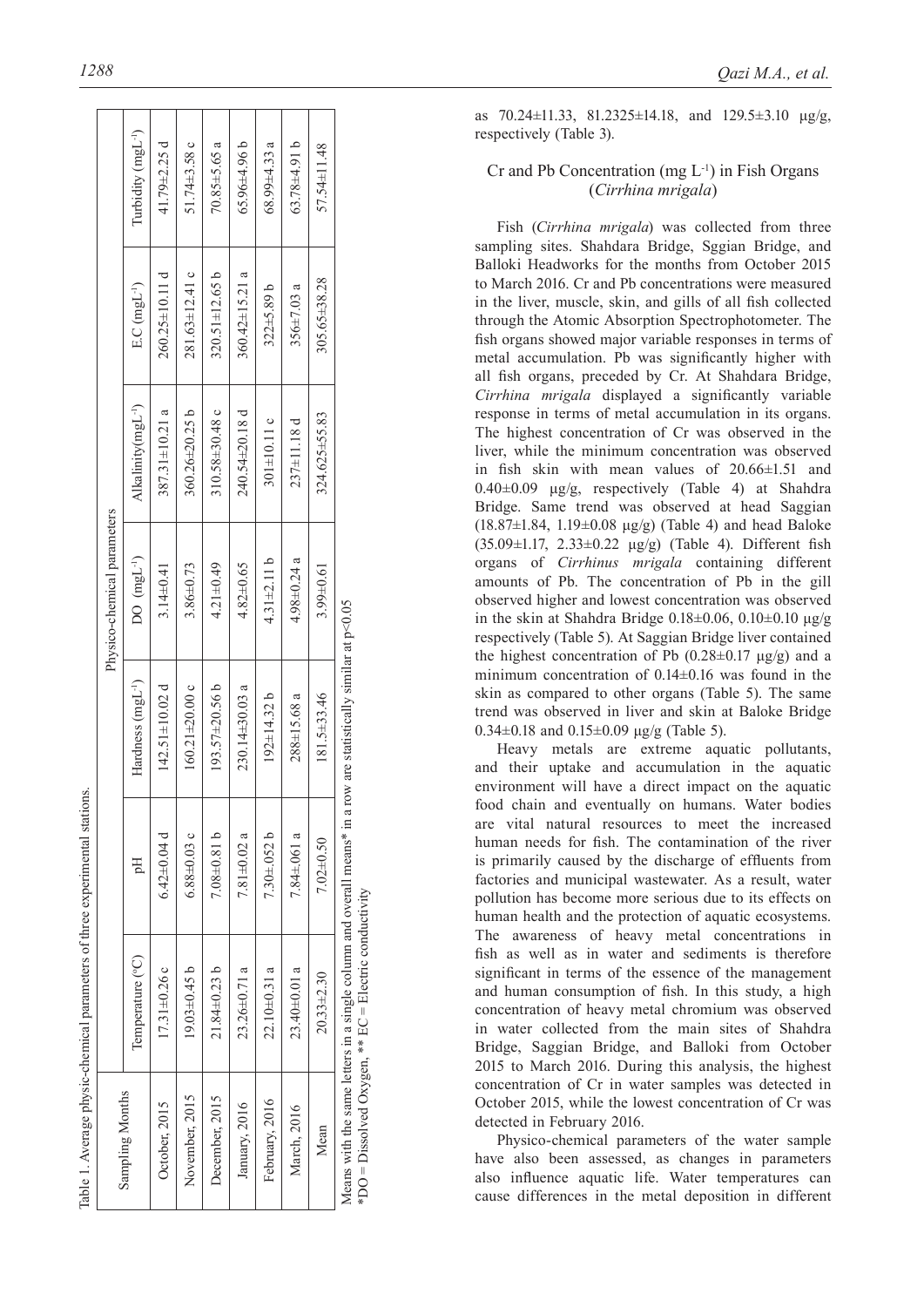| Month                     |                    | Shahdra Bridge (mgL-1) |                    | Saggian Bridge<br>$(mgL^{-1})$ | Balloki Headworks (mgL-1) |                    |
|---------------------------|--------------------|------------------------|--------------------|--------------------------------|---------------------------|--------------------|
|                           | Cr                 | Pb                     | Cr                 | Pb                             | Cr                        | Pb                 |
| October, 15               | 59.03              | 0.07                   | 44.82              | 0.025                          | 62.80                     | 0.025              |
| November, 15              | 46.77              | 0.105                  | 44.82              | 0.06                           | 61.50                     | 0.05               |
| December <sub>,15</sub>   | 44.26              | 0.15                   | 40.33              | 0.085                          | 56.99                     | 0.065              |
| January, 16               | 38.76              | 0.025                  | 37.76              | 0.21                           | 53.46                     | 0.285              |
| February, 16              | 34.31              | 0.21                   | 40.37              | 0.21                           | 58.59                     | 0.4                |
| March, 16                 | 36.22              | 0.235                  | 39.99              | 0.195                          | 59.17                     | 0.39               |
| overall Means<br>$\pm$ SD | $43.23 \pm 9.08$ b | $0.130 \pm 0.09$ c     | $41.35 \pm 2.85$ c | $0.140 \pm 0.09$ b             | $58.70 \pm 3.28$ a        | $0.200 \pm 0.19$ a |

Table 2. Cr, Pb concentration (mgL<sup>-1</sup>) in water of all three experimental stations.

Means with the same letters in a single column and overall means\* in a row are statistically similar at  $p \le 0.05$ 

Table 3. Concentration of Cr, Pb ( $\mu$ g/g) in bed sediments collected from three sampling stations during study period.

| Month          |                | Shahdra Bridge (µg/g) |                     | Saggian Bridge $(\mu g/g)$ |                      | Balloki Headworks $(\mu g/g)$ |
|----------------|----------------|-----------------------|---------------------|----------------------------|----------------------|-------------------------------|
|                | Сr             | Pb                    | Cr.                 | Pb                         | Cr                   | Ph                            |
| November, 15   | 121.78         | 82.23                 | 107.34              | 99.78                      | 143.59               | 131                           |
| December, 15   | 134.24         | 75.55                 | 89.54               | 65.54                      | 165.87               | 128                           |
| January, 16    | 142.38         | 67.23                 | 75.37               | 81.96                      | 137.23               | 133                           |
| February, 16   | 121.34         | 55.95                 | 81.34               | 77.65                      | 123.34               | 126                           |
| $Means \pm SD$ | 129.94±13.03 b | $70.24 \pm 11.33$ c   | $88.40 \pm 17.88$ c | $81.2325\pm14.18$ b        | $142.51 \pm 14.46$ a | $129.5 \pm 3.10$ a            |

Means with the same letters in a single column and overall means\* in a row are statistically similar at p<0.05

organs. Higher temperatures promote the accumulation of chromium, especially in the most heavily burdened organs: the kidneys and the liver. Water hardness (mainly calcium concentration) also influences the absorption of metals through the gill epithelium. In this study, the temperature falls from October 2015 to January 2016 and increases in February and March 2016, pH, dissolved oxygen, hardness, alkalinity, electrical conductivity, and turbidity also differ from month to month for all three stations. The highest alkalinity concentration was observed in October 2015 and the lowest concentration was observed in January 2016. Electrical conductivity was higher in March 2016. The highest turbidity level was recorded in December 2015 and the lowest was recorded in October 2015. [17] also determined Physico-chemical parameters for different seasons. They showed that Physico-chemical parameters were within the most desirable limits for all seasons except pH in summer, total alkalinity and Fe content in spring, autumn, and winter; total dissolved solids in winter and turbidity in all seasons.

During this analysis, sediment samples from Shahdra Bridge, Saggian, and Balloki Headworks were collected every month from October 2015 to March 2016 to detect metal concentrations. In this analysis, a higher level of chromium was found in the sediment sample in December 2015. The lowest amount of chromium was present in January 2016. [18] also found higher concentrations of Fe compared to nine heavy metals Cd, Cr, Co, Cu, Fe, Mn, Pb and Zn, also found lower Cd in fish. [19] detected higher concentrations of Mn in sediments, than Cr, Cd, As, Ni and Pb. [20] found a higher degree of Fe between Zn, Cu, Cr, and Ni.

The concentration of chromium in *Cirrhinus mrigala* was found in this research and demonstrated in various fish organs such as the liver, muscle, skin, and gill. It is indeed [21] also said fish bio-accumulate heavy metals, including Cd, zinc, lead, and copper, through various organs such as the liver, gill stomach and intestine. [22] examined the bioaccumulation of heavy metals including cadmium, chromium, copper, iron, lead, zinc, manganese, and mercury in the livers of *Cirrhinus mrigala.* They found that the bioaccumulation amount of zinc was higher than that of metals. Among the fish species, the accumulation of Cd, Cr, Cu, Zn, Mn, Ni, and Hg was highest in *Cirrina mrigala* while low in Catla Catla, except for Cr and Fe. [23] determined the concentration of six edible fish in muscle, liver, and gill. The highest concentration of As was found in the liver and the lowest concentration was found in gills.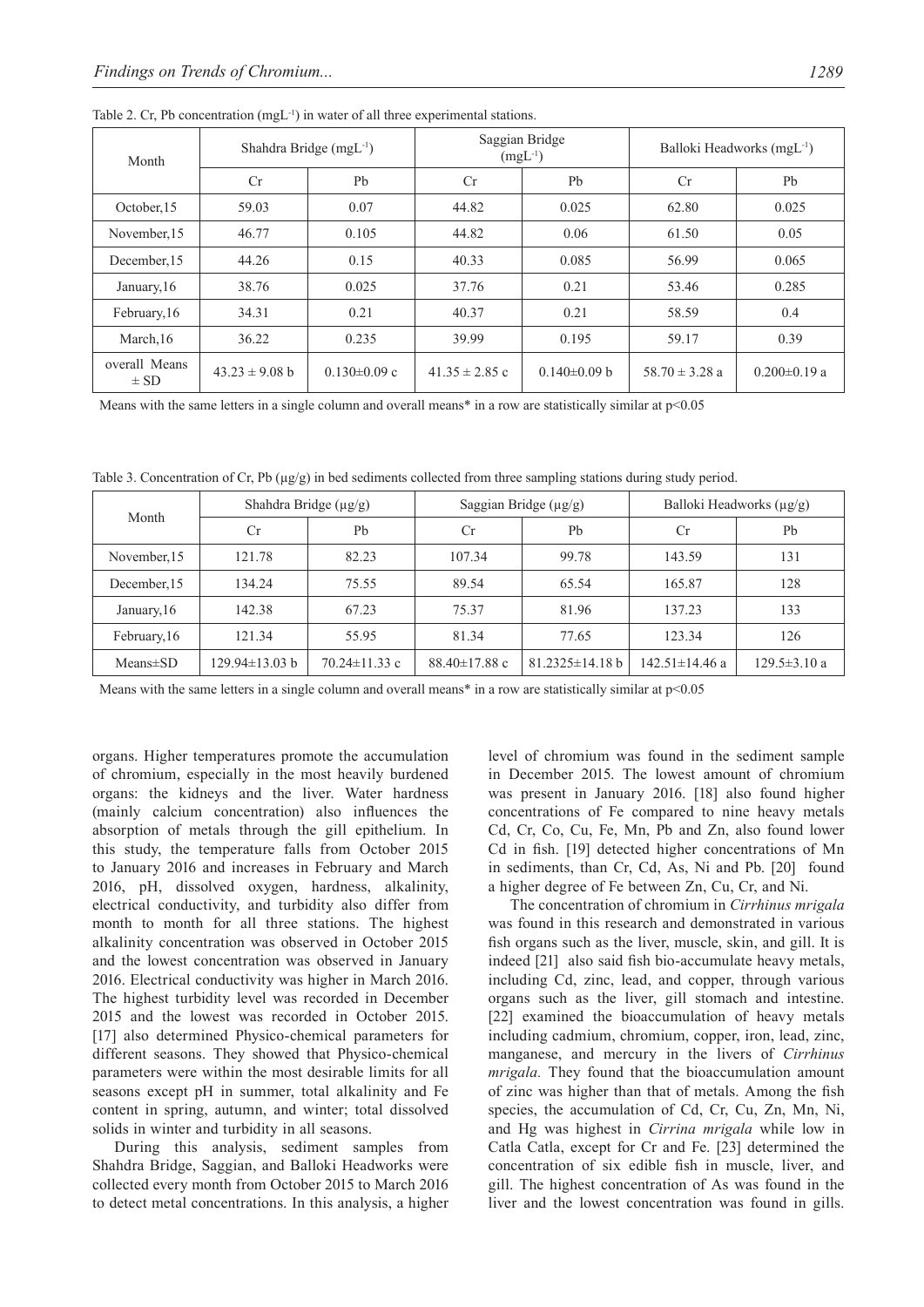| i<br>J<br>i                               |
|-------------------------------------------|
| Ī<br>l                                    |
| ׇ֚֬֡<br>l                                 |
| $\overline{a}$<br>l                       |
| )                                         |
|                                           |
|                                           |
| J<br>l                                    |
|                                           |
| ׇ֖֖֖֖֖֖֖֖֖ׅ֪ׅ֪֪ׅ֚֚֚֚֚֚֚֚֚֚֚֚֚֡֝֓ <b>֓</b> |
| l<br>l                                    |
| ĺ                                         |
| d<br>ś<br>ż                               |

|                      |                    |                    | Table 4. Cr concentration in organs of Cirrhina mrigala collected from                                           |                            | Three Sampling Stations |                   |                    |                    |                            |                    |                   |                    |
|----------------------|--------------------|--------------------|------------------------------------------------------------------------------------------------------------------|----------------------------|-------------------------|-------------------|--------------------|--------------------|----------------------------|--------------------|-------------------|--------------------|
|                      |                    |                    |                                                                                                                  |                            |                         |                   | Organs             |                    |                            |                    |                   |                    |
| Months               |                    | Liver (µg/g)       |                                                                                                                  |                            | Muscle (µg/g)           |                   |                    | Skin (µg/g)        |                            |                    | Gill (µg/g)       |                    |
|                      | Shahdra            | Saggian            | Balloki                                                                                                          | p,<br><b>Shahdra</b>       | Saggian                 | Balloki           | Shahdra            | Saggian            | Balloki                    | Shahdra            | Saggian           | Balloki            |
| OCT <sub>15</sub>    | 23.16              | 18.67              | 34.51                                                                                                            | 4.53                       | 2.12                    | 6.76              | 0.31               | 1.12               | 2.32                       | 12.32              | 7.87              | 20.13              |
| NOV,15               | 20.43              | 17.45              | 33.78                                                                                                            | 3.89                       | 2.67                    | 6.32              | 0.45               | 1.09               | 2.18                       | 12.56              | 9.21              | 22.18              |
| DEC,15               | 18.76              | 16.23              | 35.23                                                                                                            | 5.12                       | 3.12                    | 6.67              | 0.36               | 1.32               | 1.98                       | 13.42              | 8.12              | 18.79              |
| JAN, 16              | 21.76              | 19.45              | 36.21                                                                                                            | 4.67                       | 2.89                    | 7.12              | 0.56               | 1.26               | 2.45                       | 14.89              | 7.99              | 19.85              |
| FEB,16               | 19.98              | 20.12              | 34.21                                                                                                            | 5.50                       | 2.65                    | 7.08              | 0.42               | 1.18               | 2.54                       | 15.53              | 8.32              | 23.67              |
| <b>MAR,16</b>        | 20.12              | 20.34              | 36.21                                                                                                            | 4.76                       | $\overline{3}$ .        | 6.86              | 0.32               | 1.21               | 2.54                       | 16.74              | 8.02              | 21.27              |
| Means <sup>±SD</sup> | $20.66 \pm 1.51$ a | $18.87 \pm 1.84$ a | $35.09 \pm 1.17$ a                                                                                               | $\circ$<br>$4.74 \pm 0.52$ | $2.75 \pm 0.37c$        | $6.80 + 0.29$ c   | ರ<br>$0.40 + 0.09$ | d<br>1.19±0.08     | þ<br>$2.33 \pm 0.22$       | $14.57 \pm 1.55$ b | $8.24 \pm 0.50$ b | $20.98 \pm 1.76$ b |
| Months               |                    | Liver (µg/g)       |                                                                                                                  |                            | Muscle (µg/g)           |                   | Organs             | $\sin(\mu g/g)$    |                            |                    | Gill (µg/g)       |                    |
|                      | Shahdra            | Saggian            | Balloki                                                                                                          | Shahdra                    | Saggian                 | Balloki           | Shahdra            | Saggian            | Balloki                    | Shahdra            | Saggian           | <b>Balloki</b>     |
| OCT <sub>15</sub>    | 0.34               | 0.27               | 0.59                                                                                                             | $0.\overline{3}$           | 0.09                    | 0.15              | 0.07               | 0.07               | 0.27                       | 0.27               | 0.46              | 0.27               |
| NOV,15               | 0.32               | 0.25               | 0.56                                                                                                             | $\overline{0}$ .           | 0.07                    | 0.13              | 0.05               | 0.07               | 0.25                       | 0.25               | 0.44              | 0.25               |
| DEC,15               | 0.06               | 0.12               | 0.4                                                                                                              | 0.07                       | 0.05                    | 0.22              | 0.02               | 0.25               | 0.21                       | 0.15               | 0.04              | 0.19               |
| JAN,16               | 0.07               | 0.47               | 0.28                                                                                                             | 0.05                       | 0.42                    | 0.19              | 0.02               | 0.08               | 0.09                       | 0.15               | 0.25              | 0.41               |
| FEB,16               | 0.09               | 0.50               | 0.15                                                                                                             | 0.2                        | 0.27                    | $\overline{0.11}$ | 0.22               | $\overline{0}$ .   | 0.05                       | 0.12               | 0.12              | 0.35               |
| <b>MAR,16</b>        | 0.11               | 0.07               | 0.17                                                                                                             | $0.\overline{3}$           | 0.29                    | 0.13              | 0.24               | 0.3                | 0.07                       | 0.14               | 0.23              | 0.37               |
| Means <sup>±SD</sup> | $0.16 + 0.12a$     | $0.28 + 0.17$ a    | $0.34 + 0.18a$                                                                                                   | ß<br>$0.17\pm0.11$         | $0.19 + 0.15c$          | $0.16 + 0.04c$    | $0.10 + 0.10 b$    | ರ<br>$0.14 + 0.16$ | $\circ$<br>$0.15 \pm 0.09$ | ß<br>$0.18 + 0.06$ | $0.25 \pm 0.16$ b | $0.30 + 0.08$ b    |
|                      |                    |                    | Means with the same letters in a single column and overall means* in a row are statistically similar at $p<0.05$ |                            |                         |                   |                    |                    |                            |                    |                   |                    |

|            | ↺                      |         |           |  |
|------------|------------------------|---------|-----------|--|
|            |                        | Shahdra | 0.27      |  |
|            |                        | Balloki | 0.27      |  |
|            | $\sin(\mu g)$          | Saggian | 0.07      |  |
|            |                        | Shahdra | 0.07      |  |
| $\sim$ nna |                        | Balloki | 0.15      |  |
|            | $\Lambda$ uscle (µg/g) | saggian | 0.09      |  |
|            |                        | Shahdra | 0.3       |  |
|            |                        | Balloki | 0.59      |  |
|            | Thet (ha/s)            | retast  | -27       |  |
|            |                        | hahd    | $\dot{c}$ |  |
|            |                        |         | VCT,15    |  |

| )                   |
|---------------------|
|                     |
|                     |
| l                   |
|                     |
| $\overline{ }$<br>Ì |
|                     |
|                     |
| Ē<br>ĺ              |
|                     |
| ֚֘֝֬                |
| l                   |
|                     |
|                     |
|                     |
|                     |
|                     |
|                     |
|                     |
| į                   |
| I                   |
|                     |
|                     |
|                     |
|                     |
|                     |
|                     |
|                     |
| l                   |
| l                   |
|                     |
| i<br>)<br>ı         |
|                     |
| i<br>!              |
|                     |
|                     |
|                     |
|                     |
|                     |
|                     |
|                     |
|                     |
|                     |
| i                   |
|                     |
|                     |
|                     |
|                     |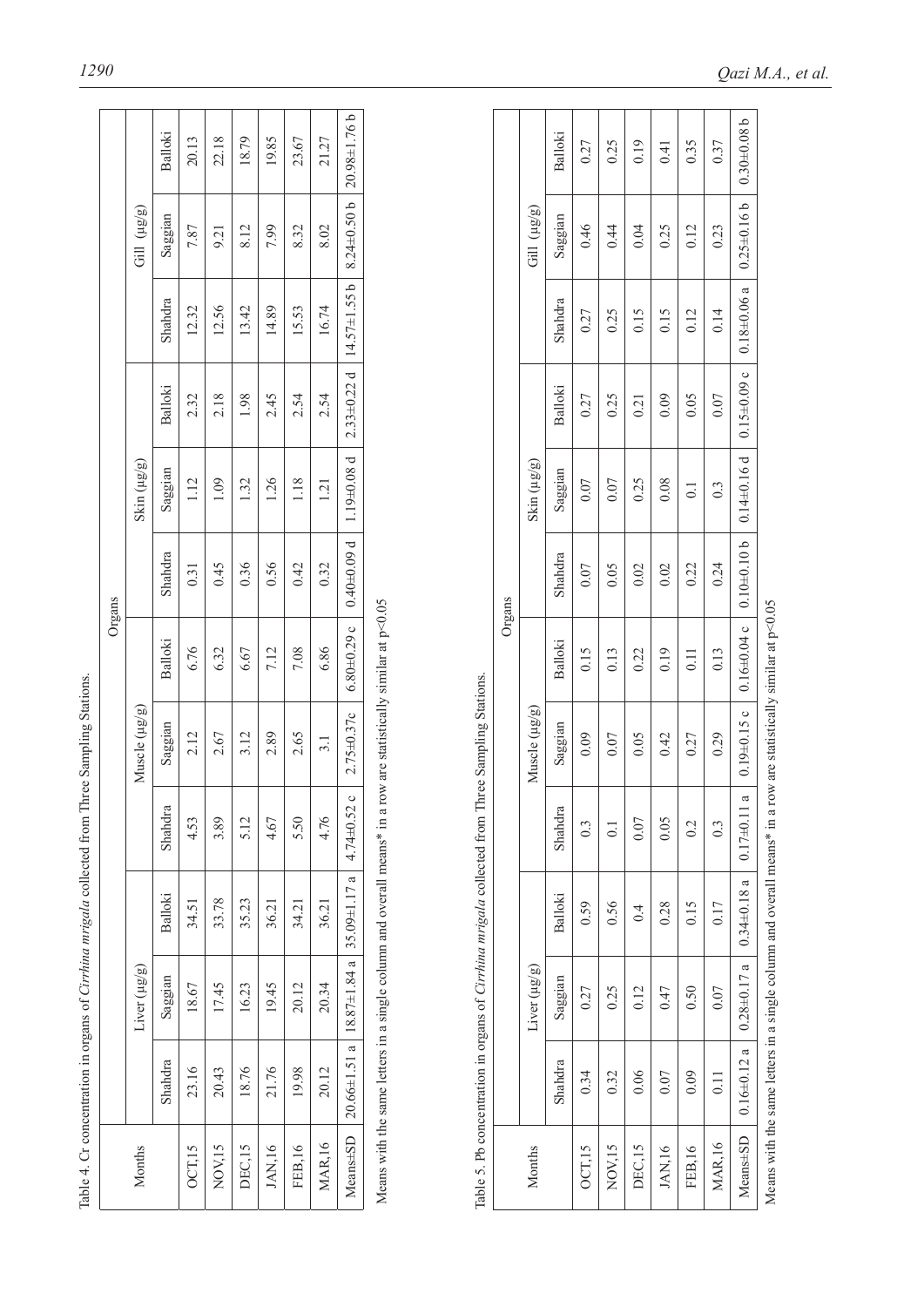The concentration of heavy metal Cu, Zn, Pb, Fe, Mn in the liver muscle gills was found by [24] and the highest accumulation in the liver was assessed. [25] determined the concentration of lead, cadmium, and chromium, and copper in the liver, gills, kidneys, and muscles of eight edible fish species. There was a greater concentration of metal in the liver organs, followed by gills, kidneys, and muscles. [26] determined that Labeo rohita had high chromium contents compared to *Cirrhihus mrigala* and Catla Catla. Among organs, the liver and kidney displayed higher tendencies. [27] assessed the acute toxicity of Aluminum in Catla Catla and *Cirrhinus mrigala*. They said among the three fish species, Catla Catla was more sensitive to Al. [28] observed the toxic effects of nickel and chromium on bone tissue and the edible fish species *Cirrhimus mrigala*. They have shown that there is a significant change in the content of bone minerals that is more pronounced in nickel than in chromium. [29] also found the accumulation of chromium in the tissue of *Cirrhinus mrigala*. They showed maximum accumulation of chromium in the liver and kidney while minimum accumulation was in gills. Additionally, this is an ongoing study, and additional research is necessary to draw valuable conclusions. Using polluted water modelling, determine the factors that contribute to deteriorating water quality and recommend ways and means to replenish the water reservoir in order to alleviate increasing stress on River water. Additional detailed/close monitoring of the wastewater levels quality should be installed in order to more precisely quantify various parameters. And pretreatment of industrial and urban effluents prior to disposal in the River

#### **Conclusion**

The concentrations of Cr and Pb in three sampling sites in the River Ravi (Punjab, Pakistan), were analyzed in the study project. It is abundantly clear that heavy metals such as Cr and Pb have been found in higher concentrations in the water (Critical Limits) and had produced an accumulation in various fish organs. (Liver) This would eventually have an effect not only on the enzyme and genetics of *Cirrhina mrigala* but also on the living organisms that consume it as a food source. It is recommended, based on findings, that all forms of wastewater (sewage and agricultural waste) be treated and should be free of toxic metals before discharge into the aquatic environment. Last but not least, attention must be given to the enforcement of all provisions of laws and regulations relating to the safety of aquatic ecosystems. The study can be expanded to include other aquatic life found in the river, as well as a method for determining the most costeffective ways to replenish water resources at the pilot scale and their application in the field or large reservoir of water.

#### **Acknowledgments**

The authors are grateful to Hafiz Hussnain Barkat Qazi, Sidra Qazi, Muntaha Qazi and Marfowa Qazi for their assistance especially in writing the manuscript.

#### **Conflict of Interest**

The authors declare no conflict of interest.

#### **References**

- 1. BERGSTROsM J.C., RANDALL A. Resource Economics. An Economic Approach to Natural Resources and Environmental Policy, 4<sup>th</sup> ed.; Edward Elgar: Cheltenham, UK, **2016**.
- 2. SINGH M., SINGH R., BHODORIYA P.B.S., SHINDE V., MISHRO A., NARWADE A.V., PRADHAN S. Integration with remote sensing and GIS catchment scale hydrological modeling in middle reach of Mahanadia river basin using Simplified Coefficient model. National Academic of Agricultural science **34** (7), 2011, **2016**.
- 3. McMAHON P.B, BELITZ K, REDDY J.E., JOHNSON T.D. Elevated Manganese Concentrations in United States Groundwater, Role of Land Surface-Soil-Aquifer Connections Environ. Sci. Technol. **53**, 29, **2019**.
- 4. SCHWEITZER L., NOBLET J. Water contamination and pollution Green Chemistry, Elsevier. 261, **2018**.
- 5. Olaniran N.S. Environment and Health: An Introduction. Olaniran, N.S. et al (Ed) Environment and Health. **1995**.
- 6. KORTELING B., DESSAI S., KAPELAN Z. Using information-gap decision theory for water resources planning under severe uncertainty. Water Resour. Manag. 1, **2012**.
- 7. ADEKUNLE A.S. ENIOLA I.T.K. Impact of industrial effluents on quality of segment of Asa River within an industrial estate in Ilorin, Nigeria.NY Sci. J. **1** (1), 17, **2008**.
- 8. KURNAZ A., MUTLU E., AYDIN UNCUMUSAOĞLU A. Determination of water quality parameters and heavy metal content in surface water of Çiğdem Pond (Kastamonu/Turkey) Turkish Journal of Agriculture - Food Science and Technology, **4** (10), 907, **2016**.
- 9. AMBREEN F., JAVED M. Assessment of acute toxicity of pesticides mixtures for Cyprinus carpio and Ctenopharyngodon idella. Pak. J. Zool. **47**, 133, **2015**.
- 10. MORILLO J., USERO J., GRACIA I. Heavy metal distribution in marine sediments from the southwest coast of Spain. Chemosphere. **55** (3), 431, **2004**.
- 11. HAMMER M.J. Water and Wastewater Technology, 5th ed.; Practice-Hall Inc.: Upper Saddle River, NJ, USA. 139, **2004**.
- 12. MOHAMMED F.A.S. Histopathological studies on Tilapia zilliand Solea vulgarisfrom lake Quran, Egypt. World J. Fish Mar. Sci. **1**, 29, **2009**.
- 13. AUTHMAN M.M.N., ZAKI M.S., KHALLAF E.A., ABBAS H.H. Use of fish as Bio-indicator of the effects of heavy metals Pollution, J. Aquac. Res. Dev. **6**, 328, **2015**.
- 14. JALILOV S., KEFI M., KUMAR P. Sustainable urban water management: Application for integrated assessment in Southeast Asia. Sustainability, **10**, 122, **2018**.